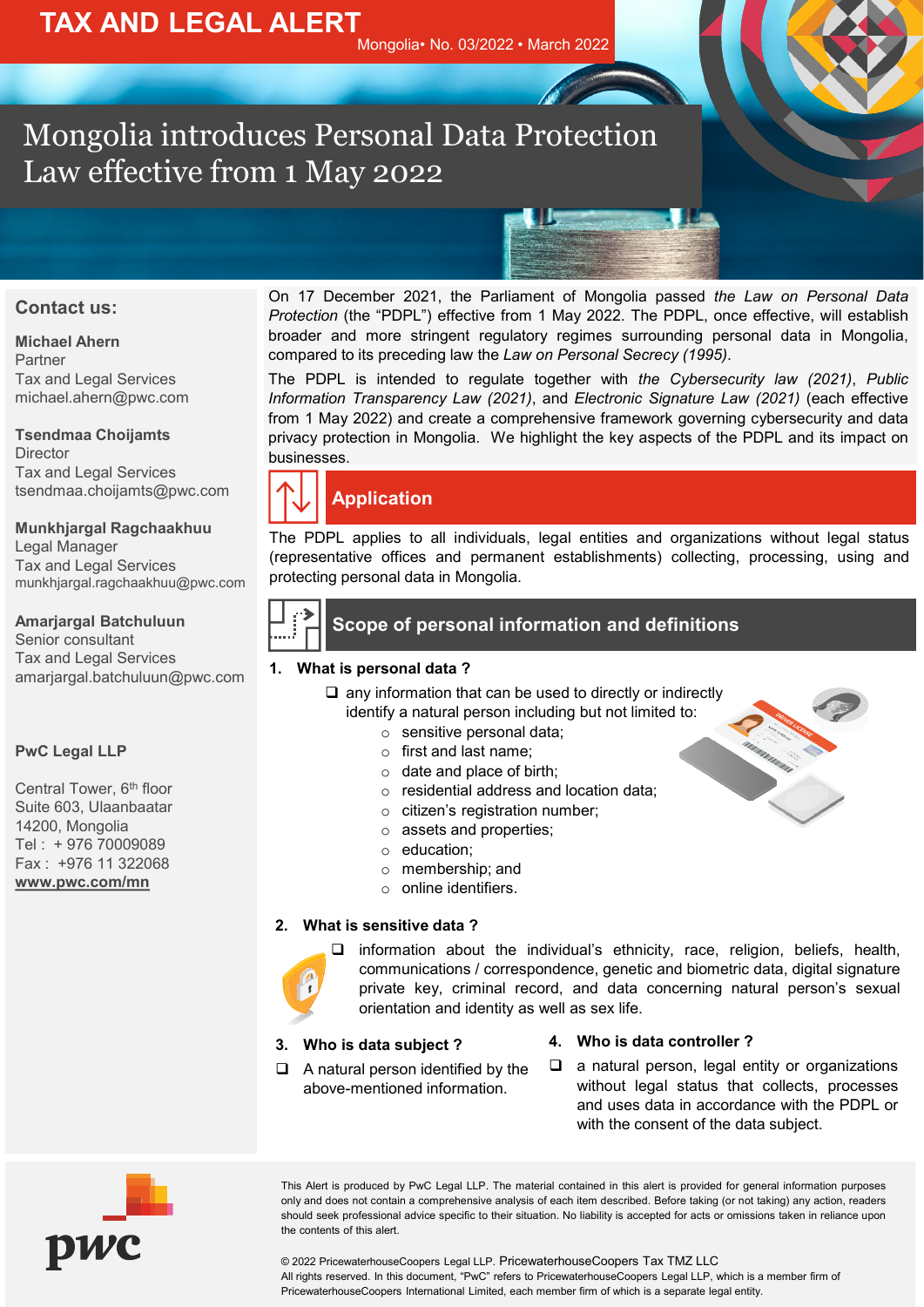### **Introduced new terms and definitions (cont'd)**

**Data use** Using, transferring and accessing data



**Data collecting** Obtaining (procuring), gathering and registering data



**Data processing**

Classifying, storing, analyzing, modifying, disposing, restoring and combination of those activities



## **Key requirements**

#### **1. Legal basis for collecting, processing and using personal data**

The Law on Personal Secrecy (1995) has long been ambiguous as to whether processing personal information unless 'legally required' is permissible and has not clearly provided for a 'consent' requirement. The PDPL provides that legal entities and organizations without legal status may collect, process and use personal data in the following cases:

- the data subject has consented;
- it is legally required to do so;
- where necessary during employment relations;
- where necessary for entry into and performance under a contract;
- where the data is already publicly available under a law; and
- where the personal data has become anonymous to be used in preparing historical, scientific, artistic and literary works or open data and statistics.

#### **2. Requirement for notification and consent**

A written or electronic consent of the data subject is required when collecting, processing and using personal data. In order to obtain a consent the following conditions must be notified to and agreed with the data subject:

- explicit purpose and objectives;
- data controller's name and contact information;
- list of data to be processed, collected and used;
- duration of the data processing and using;
- disclosure, transfer and revocation conditions.

#### **3. Transfer of personal data outside of Mongolia**

Transferring personal data outside of Mongolia without a consent of the data subject is prohibited unless otherwise provided in the law or an international treaty to which Mongolia is a signatory. Since the law does not provide exemption to this rule of consent, an intra group transfer (transferring personal data from one group company to another in overseas) would constitute transfer of personal data.

#### **4. Use of data processors**

Under the PDPL, a data controller is allowed to transfer the obligation to collect and process data to the data processor on a contractual basis.

#### **5. Data security assessment**

The PDPL requires data controllers and data processors to undertake assessments to ensure data security. Data security assessment is especially required in the following circumstances where the data is collected, processed and used through electronic processing technology:

- in decision making process that affect the rights, freedoms and legitimate interests of the data subject; and
- regular processing of sensitive data.

#### **6. Requirement to destroy personal data**

Data controllers will need to destroy personal data if requested by the data subject (in case of illegal processing), ordered to do so by relevant authority and as agreed under the consent form or relevant agreement. Data controllers must also destroy personal data if the initial goal of collecting the data has completed.

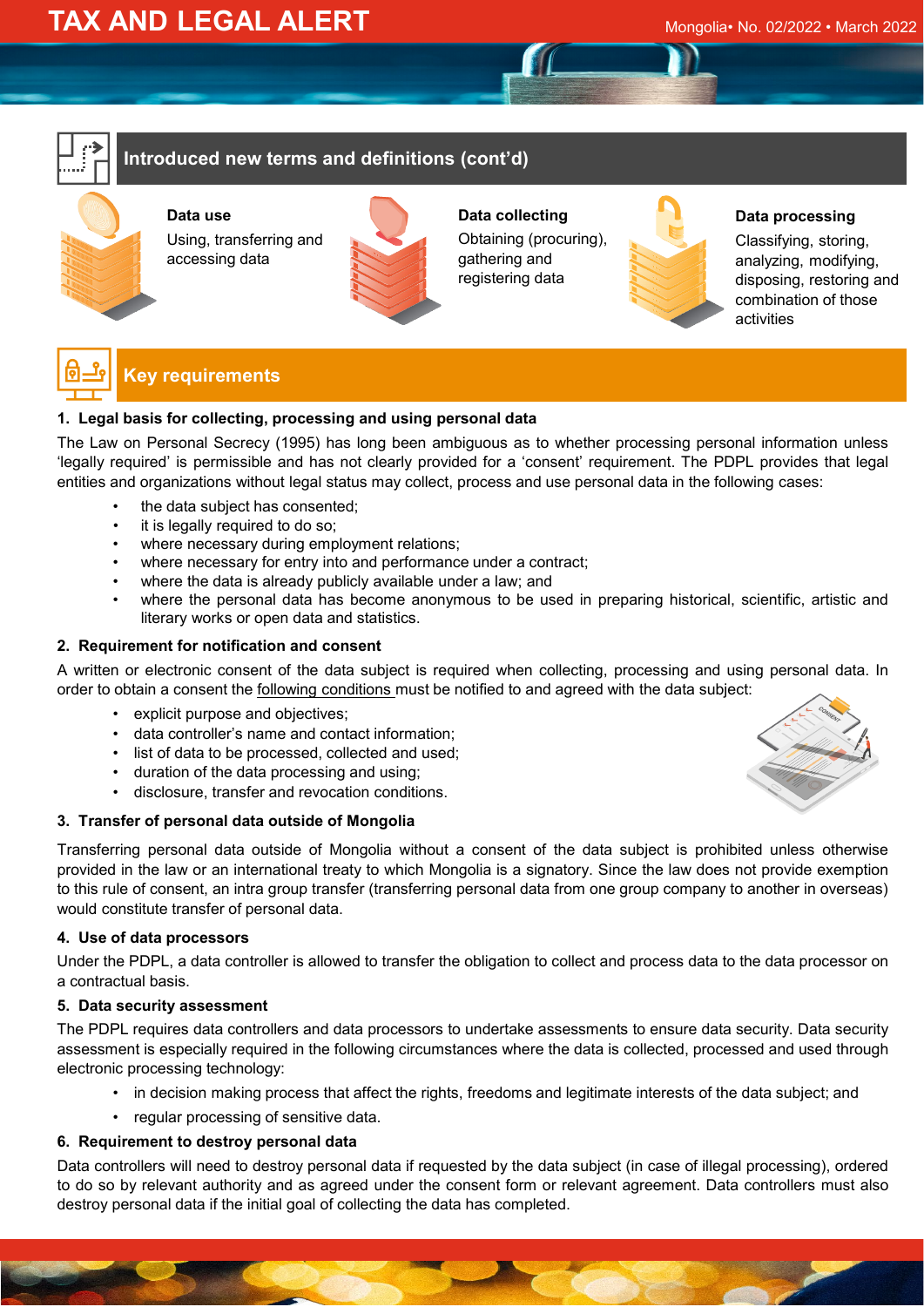# **TAX AND LEGAL ALERT** Mongolia• No. 02/2022 • March 2022



### **Data subject's rights**



# **Data controller's obligations**

Key obligations of a data controller in terms of personal data protection include:

| to approve and enforce<br>internal policy for data<br>collection, processing<br>and use                                       | to obtain the consent<br>to collect data upon<br>identification and<br>confirmation of the data<br>subject | to explain clearly and<br>explicitly to the data<br>subject the purpose and<br>grounds, right to refuse<br>to give a consent for<br>collecting the data                           |                                                                                                         |
|-------------------------------------------------------------------------------------------------------------------------------|------------------------------------------------------------------------------------------------------------|-----------------------------------------------------------------------------------------------------------------------------------------------------------------------------------|---------------------------------------------------------------------------------------------------------|
| to keep records on data<br>collection, processing and<br>use activities                                                       | to receive, resolve<br>and respond to the<br>complaint of the data<br>subject                              | to undertake<br>assessments<br>according to the law                                                                                                                               | to be liable to the data subject,<br>the competent authority and a                                      |
| to correct, change,<br>dispose data at the<br>request of the data<br>subject and notify the<br>data subject in this<br>regard | to provide free copies<br>of data in electronic<br>form at the request of<br>the data subject              | to terminate the<br>processing and use of data<br>upon receiving the request<br>of the data subject, if it<br>does not affect the rights<br>and legitimate interests of<br>others | third party under the law<br>to take measures to ensure<br>information security<br>according to the law |